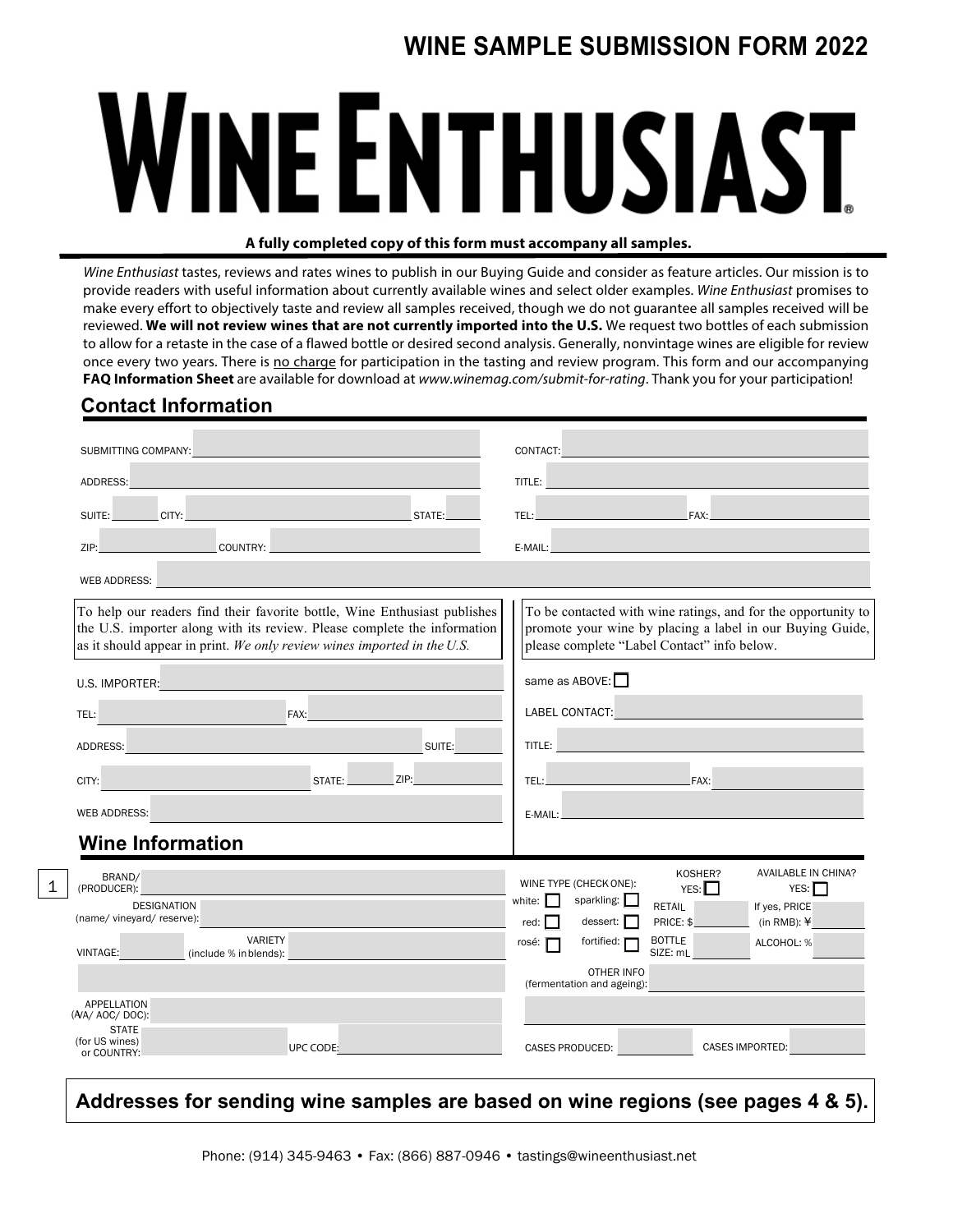**Page 2**

# **Wine Information (cont'd)**

| BRAND/<br>$\overline{2}$<br>(PRODUCER):<br><b>DESIGNATION</b><br>(name/ vineyard/ reserve):<br><b>VARIETY</b><br>VINTAGE:<br>(include % in blends):<br>APPELLATION          |           | WINE TYPE (CHECK ONE):<br>sparkling:  <br>white:<br>red:<br>dessert:<br>fortified: <b>F</b><br>rosé:<br>OTHER INFO<br>(fermentation and ageing):             | KOSHER?<br>AVAILABLE IN CHINA?<br>YES:<br>YES:<br>If yes, PRICE<br>RETAIL<br>(in RMB): $\angle$<br>PRICE: \$<br><b>BOTTLE</b><br>ALCOHOL: %<br>SIZE: mL        |
|-----------------------------------------------------------------------------------------------------------------------------------------------------------------------------|-----------|--------------------------------------------------------------------------------------------------------------------------------------------------------------|----------------------------------------------------------------------------------------------------------------------------------------------------------------|
| $(A/A)$ AOC/DOC):<br><b>STATE</b><br>(for US wines)<br>or COUNTRY:                                                                                                          | UPC CODE: | CASES PRODUCED:                                                                                                                                              | CASES IMPORTED:                                                                                                                                                |
| BRAND/<br>3<br>(PRODUCER):<br><b>DESIGNATION</b><br>(name/ vineyard/ reserve):<br>VARIETY<br>VINTAGE:<br>(include % in blends):                                             |           | WINE TYPE (CHECK ONE):<br>sparkling:<br>white: $\ $<br>dessert:  <br>red:<br>fortified: $\blacksquare$<br>rosé:<br>OTHER INFO                                | AVAILABLE IN CHINA?<br>KOSHER?<br>YES:<br>YES:<br>If yes, PRICE<br><b>RETAIL</b><br>(in RMB): $\angle$<br>PRICE: \$<br><b>BOTTLE</b><br>ALCOHOL: %<br>SIZE: mL |
| <b>APPELLATION</b><br>$(A/A)$ AOC/DOC):<br><b>STATE</b><br>(for US wines)<br>or COUNTRY:                                                                                    | UPC CODE: | (fermentation and ageing):<br><b>CASES PRODUCED:</b>                                                                                                         | CASES IMPORTED:                                                                                                                                                |
| BRAND/<br>4<br>(PRODUCER):<br><b>DESIGNATION</b><br>(name/ vineyard/ reserve):<br>VARIETY<br>VINTAGE:<br>(include % in blends):<br><b>APPELLATION</b><br>$(NA/ AOC/ DOC)$ : |           | WINE TYPE (CHECK ONE):<br>sparkling:<br>white:<br>dessert:  <br>$red:$ $\blacksquare$<br>fortified:<br>rosé:    <br>OTHER INFO<br>(fermentation and ageing): | AVAILABLE IN CHINA?<br>KOSHER?<br>YES:<br>YES:  <br>If yes, PRICE<br>RETAIL<br>(in RMB): $\angle$<br>PRICE: \$<br><b>BOTTLE</b><br>ALCOHOL: %<br>SIZE: mL      |
| <b>STATE</b><br>(for US wines)<br>or COUNTRY:                                                                                                                               | UPC CODE: | CASES PRODUCED:                                                                                                                                              | <b>CASES IMPORTED:</b>                                                                                                                                         |
| BRAND/<br>5<br>(PRODUCER):<br><b>DESIGNATION</b><br>(name/ vineyard/ reserve):<br>VARIETY<br><b>VINTAGE:</b><br>(include % in blends):                                      |           | WINE TYPE (CHECK ONE):<br>sparkling:<br>white: $\Box$<br>$red:$ $\Box$ dessert: $\Box$<br>fortified:<br>rosé: I<br>OTHER INFO<br>(fermentation and ageing):  | AVAILABLE IN CHINA?<br>KOSHER?<br>YES:<br>YES:<br>If yes, PRICE<br>RETAIL<br>(in RMB): $\angle$<br>PRICE: \$<br><b>BOTTLE</b><br>SIZE: mL<br>ALCOHOL: %        |
| <b>APPELLATION</b><br>(A/A/ AOC/ DOC):<br><b>STATE</b><br>(for US wines)<br>or COUNTRY:                                                                                     | UPC CODE: | CASES PRODUCED:                                                                                                                                              | CASES IMPORTED:                                                                                                                                                |
| BRAND/<br>6<br>(PRODUCER):<br><b>DESIGNATION</b><br>(name/ vineyard/ reserve):<br>VARIETY<br><b>VINTAGE:</b><br>(include % in blends):                                      |           | WINE TYPE (CHECK ONE):<br>sparkling:<br>white:<br>dessert:<br>red:<br>fortified:<br>rosé:<br>OTHER INFO<br>(fermentation and ageing):                        | KOSHER?<br>AVAILABLE IN CHINA?<br>YES:<br>YES:<br>If yes, PRICE<br><b>RETAIL</b><br>$(in RMB):$ $*$<br>PRICE: \$<br><b>BOTTLE</b><br>ALCOHOL: %<br>SIZE: mL    |
| <b>APPELLATION</b><br>(A/A/ AOC/ DOC):<br><b>STATE</b><br>(for US wines)<br>or COUNTRY:                                                                                     | UPC CODE: | CASES PRODUCED:                                                                                                                                              | CASES IMPORTED:                                                                                                                                                |

Phone: (914) 345-9463 • Fax: (866) 887-0946 • tastings@wineenthusiast.net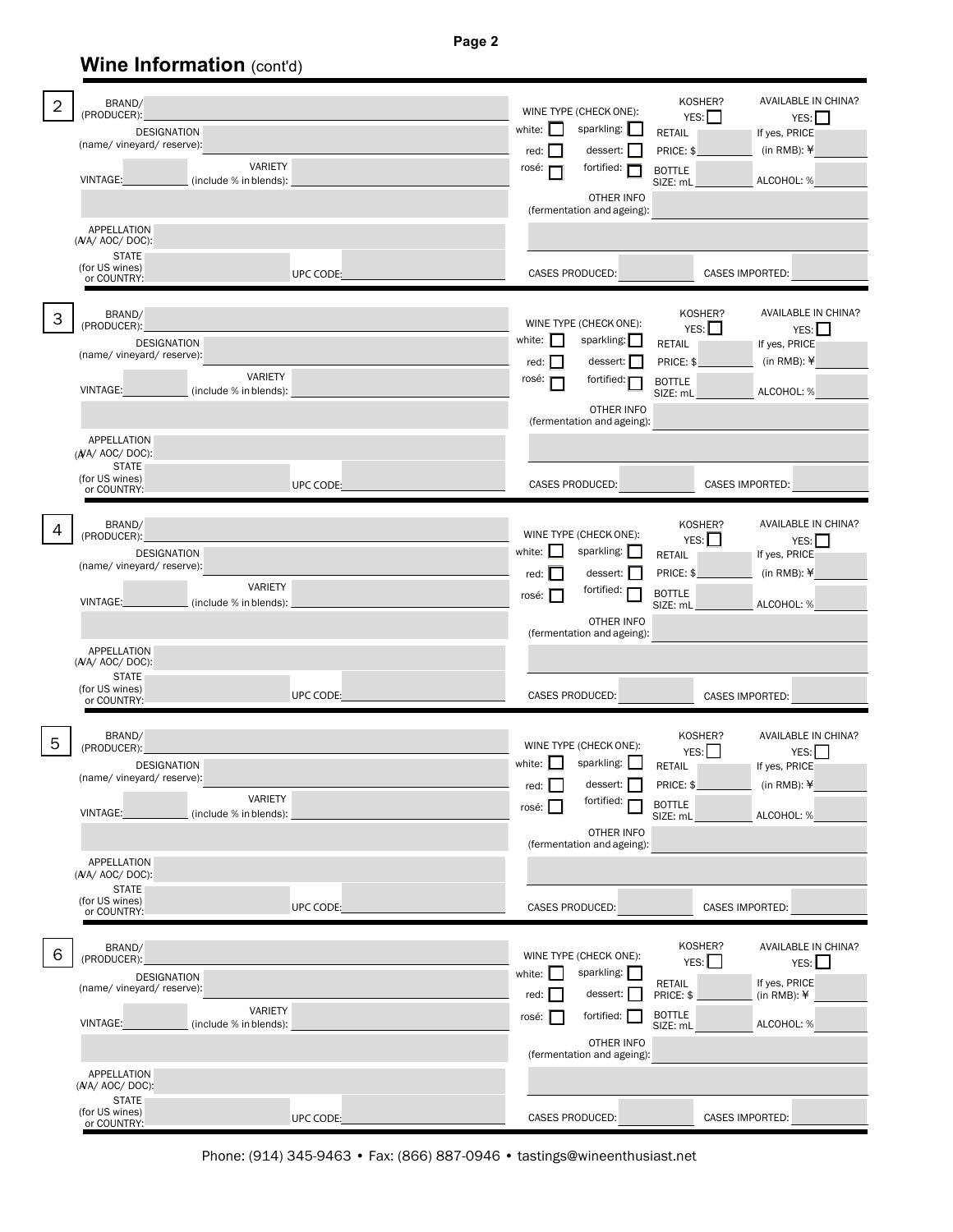**Page 3**

## **Wine Information** (cont'd)

| 7  | BRAND/<br>(PRODUCER):<br><b>DESIGNATION</b><br>(name/ vineyard/ reserve):<br>VARIETY<br>VINTAGE:<br>(include % in blends):<br>APPELLATION                           | KOSHER?<br>AVAILABLE IN CHINA?<br>WINE TYPE (CHECK ONE):<br>YES:<br>YES:<br>sparkling:  <br>white:<br>If yes, PRICE<br>RETAIL<br>(in RMB): $\angle$<br>dessert:  <br>PRICE: \$<br>red:<br><b>BOTTLE</b><br>fortified:  <br>rosé:<br>ALCOHOL: %<br>SIZE: mL<br>OTHER INFO<br>(fermentation and ageing):                |
|----|---------------------------------------------------------------------------------------------------------------------------------------------------------------------|-----------------------------------------------------------------------------------------------------------------------------------------------------------------------------------------------------------------------------------------------------------------------------------------------------------------------|
|    | (AVA/ AOC/ DOC):<br><b>STATE</b><br>(for US wines)<br>UPC CODE:<br>or COUNTRY:                                                                                      | CASES PRODUCED:<br>CASES IMPORTED:                                                                                                                                                                                                                                                                                    |
| 8  | BRAND/<br>(PRODUCER):<br><b>DESIGNATION</b><br>(name/ vineyard/ reserve):<br>VARIETY<br>VINTAGE:<br>(include % in blends):<br>APPELLATION                           | KOSHER?<br>AVAILABLE IN CHINA?<br>WINE TYPE (CHECK ONE):<br>YES: I<br>YES:<br>sparkling:<br>white:<br>If yes, PRICE<br>RETAIL<br>(in RMB): $\angle$<br>PRICE: \$<br>red:<br>dessert:<br><b>BOTTLE</b><br>fortified:<br>rosé:<br>ALCOHOL: %<br>SIZE: mL<br>OTHER INFO<br>(fermentation and ageing):                    |
|    | (AVA/ AOC/ DOC):<br><b>STATE</b><br>(for US wines)<br>UPC CODE:<br>or COUNTRY:                                                                                      | CASES PRODUCED:<br><b>CASES IMPORTED:</b>                                                                                                                                                                                                                                                                             |
| 9  | BRAND/<br>(PRODUCER):<br><b>DESIGNATION</b><br>(name/ vineyard/ reserve):<br>VARIETY<br>VINTAGE:<br>(include % in blends):<br><b>APPELLATION</b><br>(AVA/ AOC/ DOC) | AVAILABLE IN CHINA?<br>KOSHER?<br>WINE TYPE (CHECK ONE):<br>YES:<br>YES:<br>white:<br>sparkling:<br><b>RETAIL</b><br>If yes, PRICE<br>(in RMB): $\angle$<br>dessert:<br>PRICE: \$<br>red:<br>fortified:<br><b>BOTTLE</b><br>rosé:  <br>ALCOHOL: %<br>SIZE: mL<br>OTHER INFO<br>(fermentation and ageing):             |
|    | <b>STATE</b><br>(for US wines)<br>UPC CODE:<br>or COUNTRY:                                                                                                          | <b>CASES PRODUCED:</b><br>CASES IMPORTED:                                                                                                                                                                                                                                                                             |
| 10 | BRAND/<br>(PRODUCER):<br><b>DESIGNATION</b><br>(name/ vineyard/ reserve):<br>VARIETY<br>VINTAGE:<br>(include % in blends):<br>APPELLATION                           | AVAILABLE IN CHINA?<br>KOSHER?<br>WINE TYPE (CHECK ONE):<br>YES:<br>YES:<br>sparkling:<br>white: $\ $<br>RETAIL<br>If yes, PRICE<br>red: $\Box$<br>dessert: $\Box$<br>(in RMB): $\angle$<br>PRICE: \$<br>fortified:<br><b>BOTTLE</b><br>rosé:  <br>ALCOHOL: %<br>SIZE: mL<br>OTHER INFO<br>(fermentation and ageing): |
|    | (AVA/ AOC/ DOC):<br>(for US wines)<br>UPC CODE:<br>or COUNTRY:                                                                                                      | CASES PRODUCED:<br>CASES IMPORTED:                                                                                                                                                                                                                                                                                    |

## **Addresses for sending wine samples are based on wine regions (see pages 4 & 5).**

#### **For additional questions or concerns regarding sample submissions, please contact:**

Fiona Adams, Assistant Tasting Director Craig Chamberlain, Tasting Coordinator fadams@wineenthusiast.net cchamberlain@wineenthusiast.net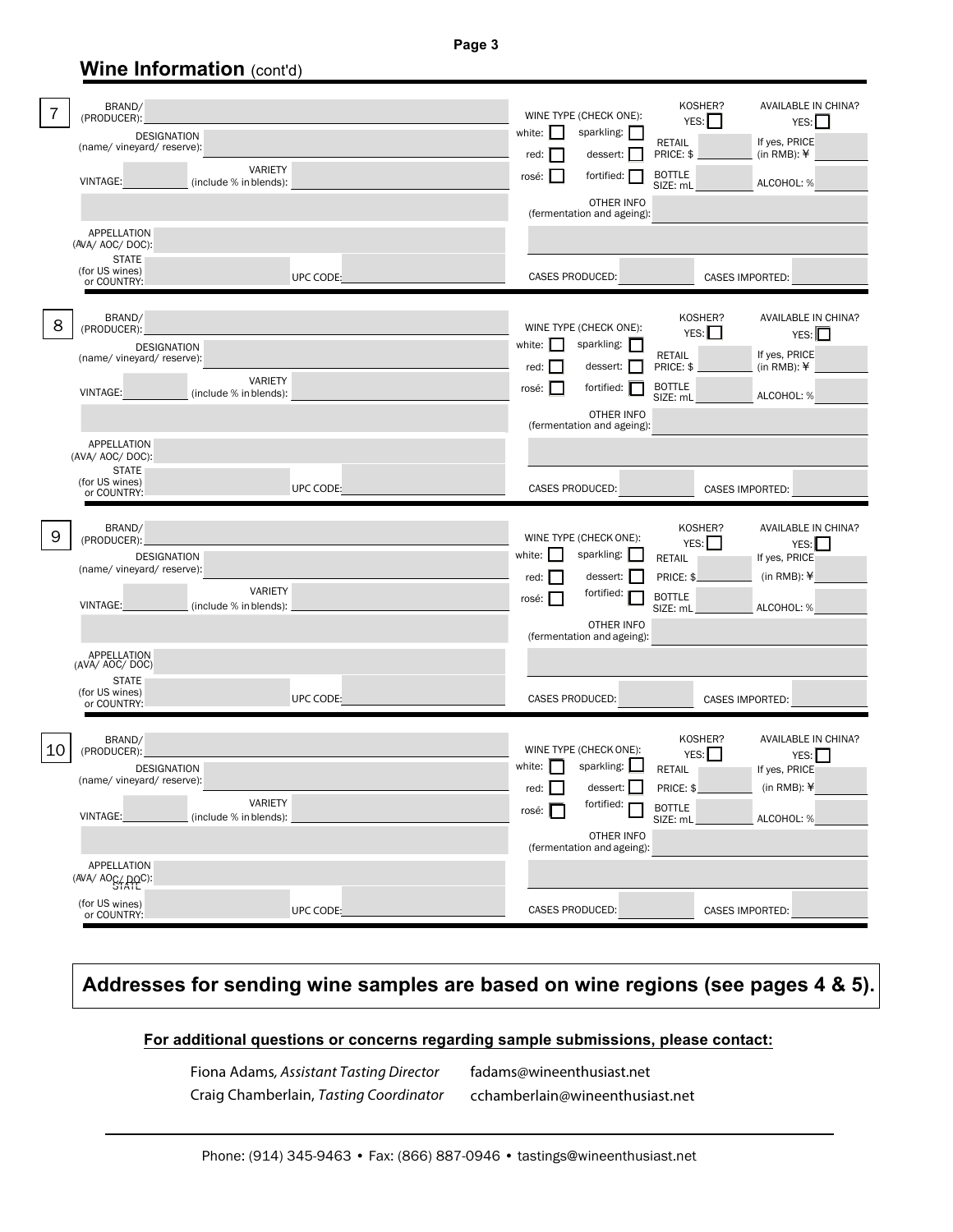# SHIPPING INFORMATION & ADDRESSES

# We prefer recyclable shipping materials. Please do not send styrofoam inserts.

## **CALIFORNIA¹**

| Wines from:   | Napa/ Sonoma                                    | <b>Central/ South Coasts</b>                | ALL OTHER AVAs in CA<br>(including "CA" state wine) |
|---------------|-------------------------------------------------|---------------------------------------------|-----------------------------------------------------|
| Reviewed by:  | Virginie Boone                                  | Matt Kettmann                               | Jim Gordon                                          |
| Ship to:      | 122 Calistoga Road #312<br>Santa Rosa, CA 95409 | 318 Loreto Place<br>Santa Barbara, CA 93111 | 2471 Solano Avenue #240<br>Napa, CA 94558           |
| <b>Phone:</b> | +1 (707)310-4289*                               | +1 (805)284-2097                            | +1 (707)226-7942*                                   |
| Email:        | vboone@wineenthusiast.net                       | mkettmann@wineenthusiast.net                | jgordon@wineenthusiast.net                          |

<sup>1</sup>For a complete list of AVAs in California, visit winemag.com/submit-for-rating.

## **OREGON, WASHINGTON, IDAHO & CANADA**

| Reviewed by: | Sean Sullivan                                                                                 |
|--------------|-----------------------------------------------------------------------------------------------|
| Ship to:     | c/o Seattle Wine Storage<br>9401 Aurora Ave. North - Lower Level, BLDG 1<br>Seattle, WA 98103 |
| Phone:       | +1 (206) 522-9463*                                                                            |
| Email:       | ssullivan@wineenthusiast.net                                                                  |

**\*IMPORTANT NOTE:** The provided phone number is for the receiving facility and is for shipping purposes only: please use email for direct communication with the reviewer. Before shipping wine samples to **Sean Sullivan**, email to confirm your shipment can be received.